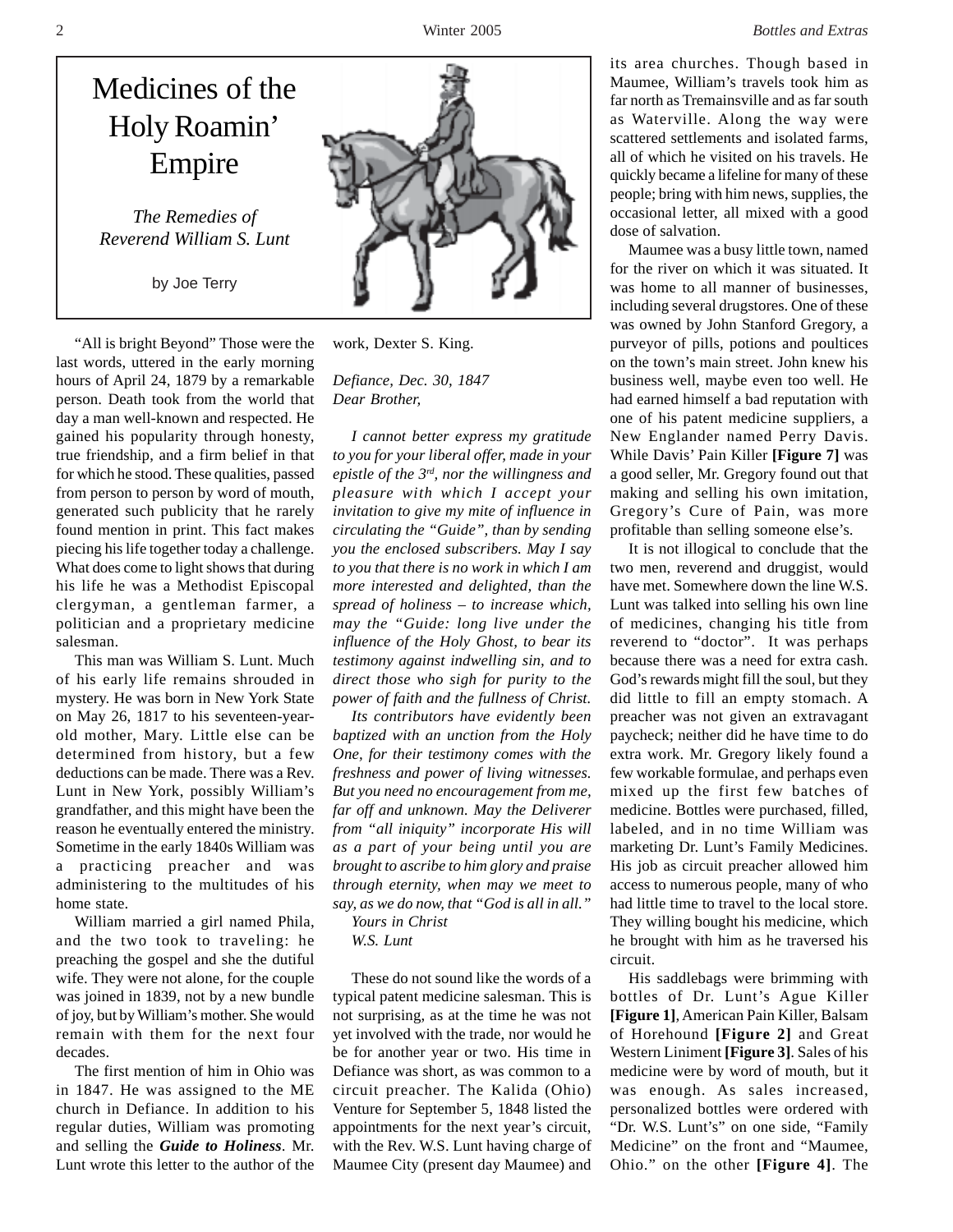*Bottles and Extras* Winter 2005 3



popularity of the medicines grew, and it seems likely that a few local drugstores kept a stock of his remedies on hand. John Gregory likely did him the favor, as did Peck and Robertson across the river in Perrysburg.

The situation worked out well, but it developed a foreseeable flaw. William, now known as Dr. Lunt, was still a Methodist preacher, and as such was bound to go where he was told. After two years in Maumee he received a decree to move south to Findlay, Ohio. In his departure he left behind many friends, but he promised to send them news (and medicine) as he could. He was soon preaching to the populace at the new church; a small wooden affair located on Main Cross Street. Being of a good nature, and not overbearing in his views, he quickly made many new friends. As travel was still part of his duties, his voice resounded in church buildings at Risden (now Fostoria), Arcadia and Portage.

The move necessitated new molds for his bottles. Customers had no doubts about where the medicine came from, as Findlay now took the place of Maumee. The old familiars were there, the ague syrup, the liniment and the horehound balsam. The medicines found their greatest sales locally, but some found their way as far as Indiana. A bottle dug in the Hoosier state several years ago may have ridden the distance with some gold seeker en route to California.

Dr. Lunt sold the medicines for a few more years. It could be presumed that he retired from the patent medicine business in 1854, when he withdrew from preaching. He settled on a farm in Hancock County, between Fostoria and Findlay. It is even possible that he found the money for the farm from the sale of his business. He raised stock, and made a specialty of growing various types of potatoes. Life was fairly relaxed, without the hardships of riding horseback through swamp and thicket.

His comfort was short lived. In 1855, the local Republican caucus chose him to run with Salmon P. Chase in the Ohio election. Mr. Lunt had formerly been a Democrat, but had dropped from the party on account of their pro-slavery stand. William's popularity was evident; not only was he nominated for state senator, he was elected. He served only one two-year term, refusing another. He returned to religion in 1858-59 by accepting a position in Fremont. He remained there until the fall of 1861, when he returned to the Fostoria area to pursue his agrarian hobbies. He was happy once again tinkering with his